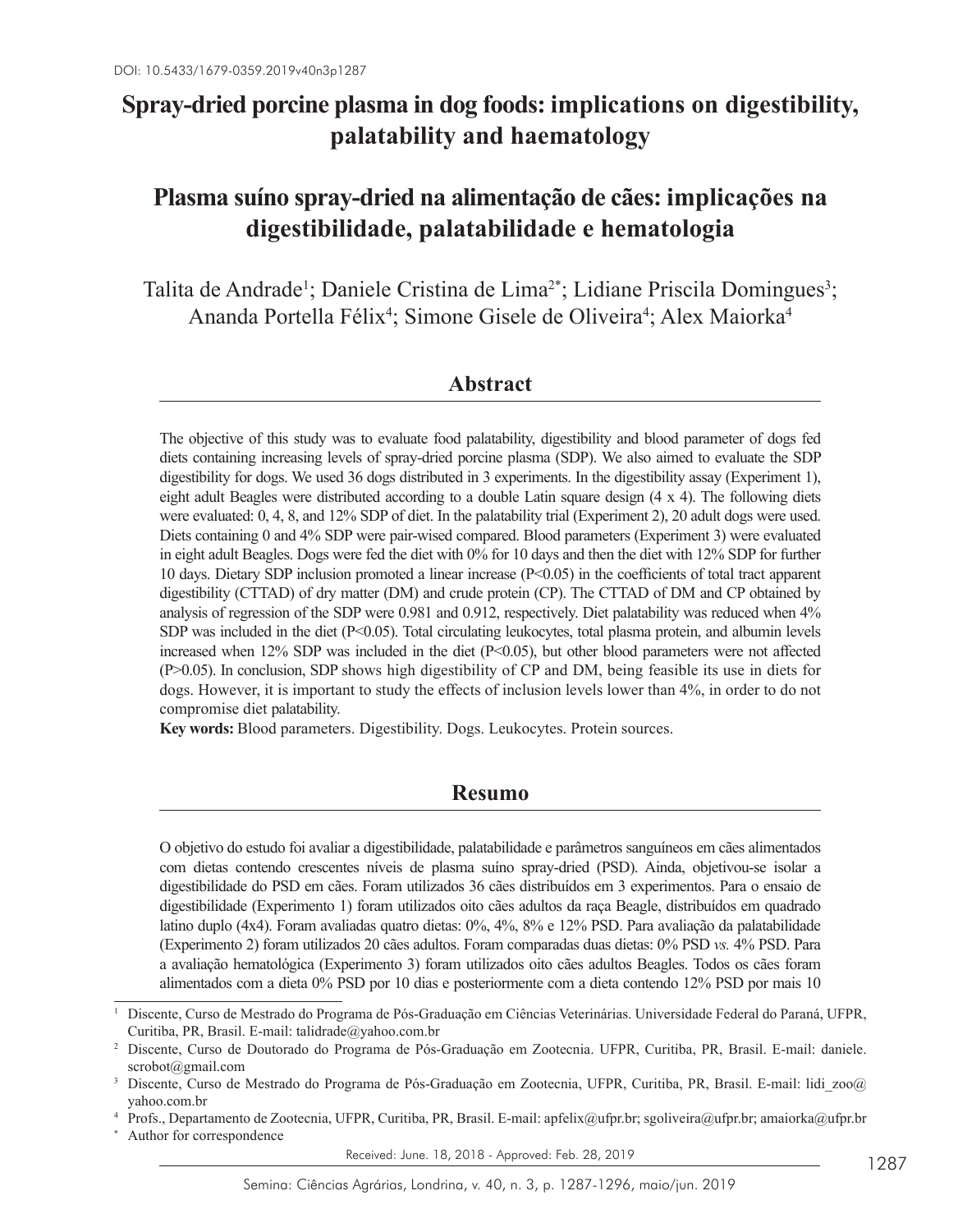dias. Houve aumento linear (P<0,05) dos coeficientes de digestibilidade aparente (CDA) da matéria seca (MS) e da proteína bruta (PB) com a inclusão de PSD na dieta. Os CDA da MS e PB do PSD, obtidos por análise de regressão foram de 98.1% e 91.2%, respectivamente. O nível de 4% PSD reduziu a palatabilidade da dieta (P<0,05). Houve aumento dos leucócitos totais circulantes, proteínas totais e albumina (P<0,05), não havendo alterações nas demais variáveis hematológicas (P>0,05), nos cães alimentados com 12% PSD. Conclui-se que o PSD apresenta elevada digestibilidade da PB e MS, sendo viável o seu uso em dietas para cães. Entretanto, é importante estudar os efeitos de níveis de inclusão menores que 4%, a fim de não comprometer a palatabilidade da dieta.

**Palavras-chave:** Parâmetros sanguíneos. Digestibilidade. Cães. Leucócitos. Fontes proteicas.

#### **Introduction**

Dogs are carnivorous animals, and therefore it is essential to determine the nutritional value of protein dietary sources. Among protein sources, spray-dried porcine plasma (SDP) has high protein content (approximately 85% protein, for this study), in addition of biologically active peptides, such as albumin, transferrin, and immunoglobulin G (DIJK et al., 2001). Due to its special drying processing (spray-dried), its protein quality is preserved.

Studies showed that partially hydrolysed immunoglobulins were able to pass the gastrointestinal tract of adult dogs and cats, strengthening local immune barrier function (RODRIGUEZ et al., 2007). It was also demonstrated that the dietary SDP inclusion enhanced pig growth and immunity (BOSI et al., 2004) and improved the utilization of blood proteins (KATS et al., 1994) and diet palatability (ERMER et al., 1994).

However, there is little information available on the nutritional value of SDP for dogs (QUIGLEY et al., 2004), particularly on the digestibility of its protein. Therefore, this study aimed at evaluating the possible changes promoted by the inclusion of SDP on the digestibility and palatability of dog foods, and on dog blood parameters and faecal characteristics. The digestibility of SDP protein and DM was also evaluated.

### **Material and Methods**

The nutritional study of SDP involved three experiments designed to evaluate the digestibility, palatability, and haematological parameters of

dogs. The experiments were approved by the Ethics Committee on the use of Animals of the Agricultural Sciences Sector, Federal University of Paraná, Curitiba, PR, Brazil (046/2011).

# *Experiment 1: Digestibility and faecal characteristics*

#### *Diets*

Four diets with increasing SDP inclusion levels (0, 4, 8, and 12% SDP of diet) were formulated. Ingredients were ground in a hammer mill to 0.8 mm particle size, mixed, and extruded in a singlescrew extruder (Ferraz, E-130, Ribeirão Preto, SP, Brazil). Diets were then dried in a triple-belt drier (100-110ºC) and sprayed with poultry fat. Spraydried porcine plasma was added on top, after the addition of liquid and powdered flavours. Diets were stored for 15 days in sealed bags on pallets in an area protected from direct sunlight at  $20.5 \pm 1.2$ <sup>o</sup>C environmental temperature and  $68.5 \pm 2.3\%$  relative humidity before fed to the dogs. Food ingredients and the analysed chemical composition of diets are presented in Table 1. The analysed chemical composition (as fed) of the SDP was: 85.8% DM, 84.9% CP, 5.9 % ether extract after acid hydrolysis (EEA),  $9.2\%$  ash, and  $4532.0$  kcal kg<sup>-1</sup> gross energy (GE). The diets do not have equal levels of energy, CP and amino acids.

#### *Dogs, facilities, and digestibility assay*

Eight adult Beagle dogs (3±0.2 years old) were used in this study: four males with an average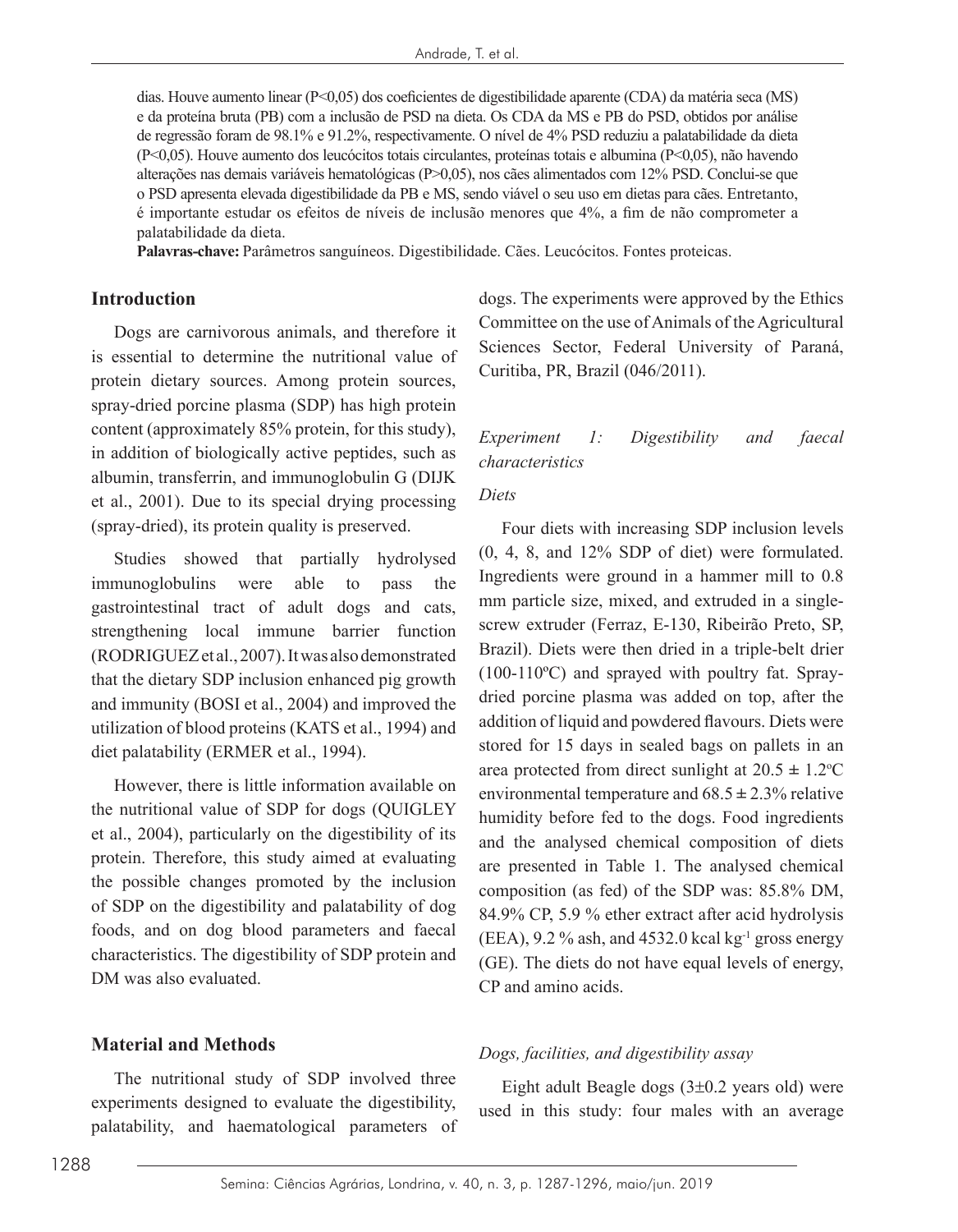weight of 12 kg  $(\pm 1.2 \text{ kg})$  and four females with an average weight of 10 kg  $(\pm 1.1 \text{ kg})$ . The dogs were healthy, vaccinated, dewormed, housed individually in brick stalls with a rough concrete floor measuring 5 x 2 m, and provided with shelter and a solarium.

| Table 1. Ingredients and analysed chemical composition of diets containing increasing levels of spray-dried porcine |  |  |  |  |  |
|---------------------------------------------------------------------------------------------------------------------|--|--|--|--|--|
| plasma (SDP).                                                                                                       |  |  |  |  |  |

|                                              | $SDP(\% )$       |                |       |       |  |  |
|----------------------------------------------|------------------|----------------|-------|-------|--|--|
| Item                                         | $\boldsymbol{0}$ | $\overline{4}$ | 8     | 12    |  |  |
| Ingredients (% as fed)                       |                  |                |       |       |  |  |
| Corn                                         | 47.21            | 45.32          | 43.43 | 41.55 |  |  |
| Poultry offal meal                           | 37.50            | 36.00          | 34.50 | 33.00 |  |  |
| <b>SDP</b>                                   |                  | 4.00           | 8.00  | 12.00 |  |  |
| Poultry fat                                  | 10.00            | 9.60           | 9.20  | 8.80  |  |  |
| Liquid poultry liver hydrolysate             | 3.00             | 2.88           | 2.76  | 2.64  |  |  |
| Powdered poultry liver hydrolysate           | 1.00             | 0.96           | 0.92  | 0.88  |  |  |
| Mineral and vitamin supplement <sup>1</sup>  | 0.50             | 0.48           | 0.46  | 0.44  |  |  |
| Sodium chloride                              | 0.50             | 0.48           | 0.46  | 0.44  |  |  |
| Butyl-hydroxy-toluene                        | 0.05             | 0.05           | 0.05  | 0.05  |  |  |
| Ammonium propionate                          | 0.24             | 0.23           | 0.22  | 0.21  |  |  |
| Analysed chemical composition (% dry matter) |                  |                |       |       |  |  |
| Dry matter                                   | 93.00            | 92.90          | 92.50 | 92.50 |  |  |
| Crude protein                                | 28.82            | 30.79          | 31.89 | 34.49 |  |  |
| Ether extract after acid hydrolysis          | 26.70            | 22.42          | 20.59 | 18.35 |  |  |
| Ash                                          | 8.06             | 8.29           | 8.11  | 8.00  |  |  |
| Crude fibre                                  | 1.90             | 1.97           | 1.80  | 1.81  |  |  |
| Gross energy (kcal $kg^{-1}$ )               | 4532             | 5050           | 5026  | 5029  |  |  |

Vitamin and mineral supplement (content/kg): Vit. A - 16,900 IU, Vit. D3 - 2,340 IU, Vit. E - 104 ppm, Vit. K - 1.3 ppm, Vit. B1 - 3.9 ppm, Vit. B2 - 6.5 ppm, pantothenic acid - 19.5 ppm, niacin - 32.5 ppm, choline - 1150.75 ppm, iron - 104 ppm, copper - 13 ppm, iodine - 2.6 ppm, manganese - 45.5 ppm, selenium - 0.26 ppm.

The trial was performed using the method of total faeces collection, according to the Association of American Feed Control Officials (2004) guidelines. The experimental period included 5 days of adaptation to the diets and to the facilities and 5 days of total faeces collection. Dogs were fed twice daily (07:30 and 16:00) in amounts sufficient to supply their metabolisable energy (ME) requirements (kcal day<sup>-1</sup>): 130 x body weight<sup> $0.75$ </sup>, according to the recommendations of the National Research Council (2006). Water was offered *ad libitum*.

Faeces were collected and weighed at least twice daily, pooled bind to the treatment per dog, and frozen (-14°C). At the time of faecal collection, faecal score and output were evaluated. Faecal texture was scored according to 1 to 5 scale, where 1 indicates watery faeces and 5, well-shaped, hard, and dry stools (CARCIOFI et al., 2009).

At the end of the collection period, faeces were thawed and dried in a forced-ventilation oven at 55ºC (320-SE, Fanem, São Paulo, Brazil) until a constant weight was obtained. After drying, faeces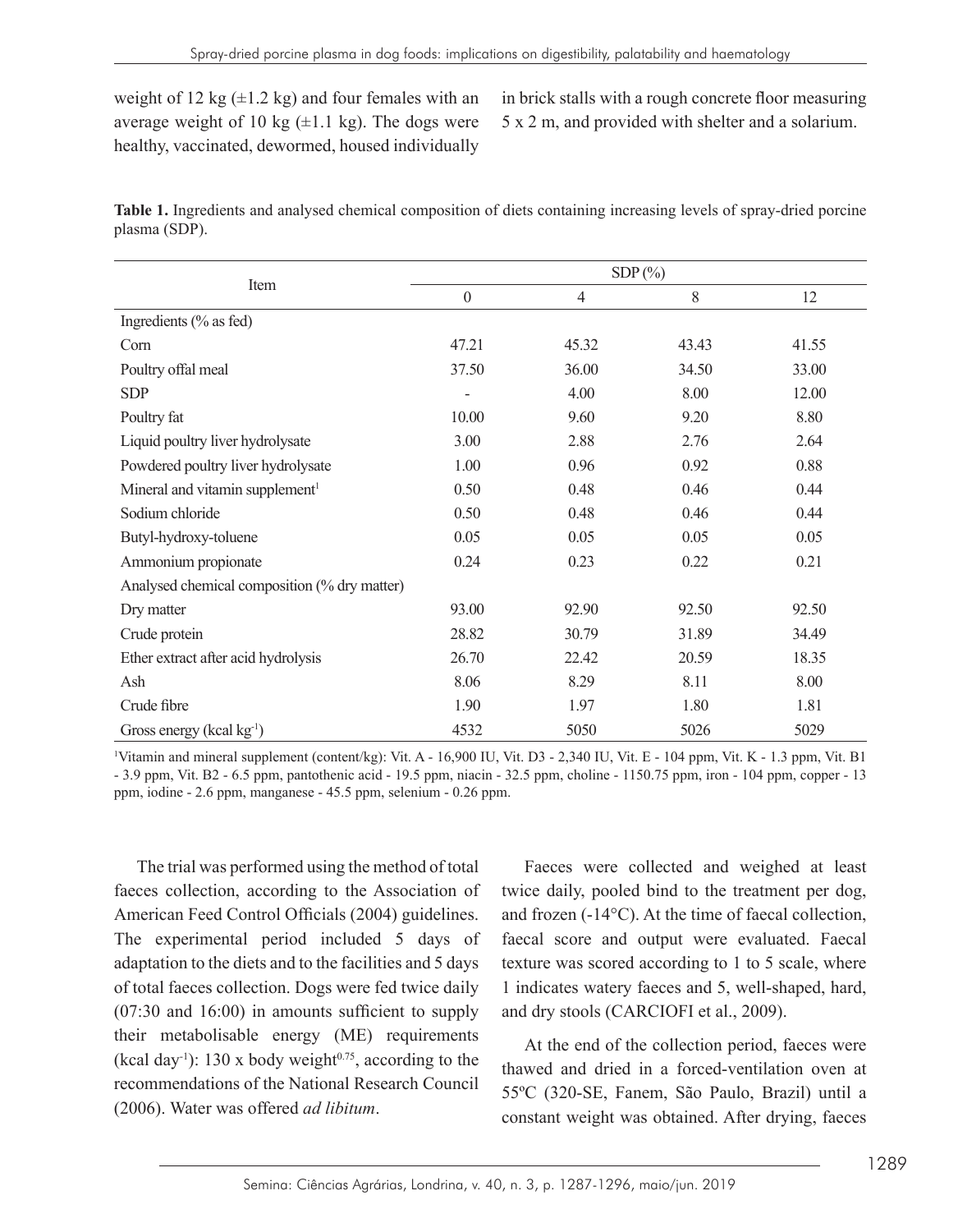and diets were ground to 1 mm particle size and analysed for DM, by drying the samples in a forcedventilation oven at a temperature of 105ºC for 12 hours, CP (method 954.01), ash (method 942.05), crude fibre (CF, method 962.10), and EEA (method 954.02) contents according to the Association of the Official Analytical Chemists (1995). The GE was determined using an isoperibol bomb calorimeter (Parr Instrument Co., model 1261, Moline, IL, USA). The coefficients of total tract apparent digestibility (CTTAD) and the ME, without urine collection, were estimated according to guidelines from the Association of American Feed Control Officials (2004) using the following equations:

 $CTTAD = (g \text{ ingested nutrient} - g \text{ exerted}$ nutrient)/ g ingested nutrient

ME (kcal  $g^{-1}$ ) = {kcal  $g^{-1}$  GE intake - kcal  $g^{-1}$ faecal GE - [(g CP intake - g faecal CP) x 1.25 kcal  $g^{-1}$ ]}/g intake

#### *Statistical analysis*

The data were analysed according to double Latin square design (4x4), with four periods, four diets, and eight dogs, totalling eight replicates per treatment. The results were tested for normality (Shapiro-Wilk) and homogeneity of variance (Bartlett) and when this assumption was accepted, data were submitted to analysis of variance using the GLM procedures of SAS statistical package (version 8, SAS Institute Inc., Cary, NC, USA). Regression analysis at a 5% probability concentration using PROC REG was performed based on the percentage of SDP included and the CTTAD. The spray-dried egg levels were added in substitution of the same amount of the control diet (Cd). The diets containing SDE are referred as test diets (Td). The following equation was used to determine the individual digestibility of nutrients in:  $\text{CTTAD}_{\text{rd}} = \text{CTTAD}_{\text{SDE}} + (\text{CTTAD}_{\text{Cd}})$ - CTTAD<sub>Td</sub>)  $\times$  % contribution of the nutrient of the Cd in the Td. The faecal score was analysed using the Kruskal-Wallis test at a probability of 5%.

# *Experiment 2: Palatability study Animals and facilities*

In this test, 20 adult dogs (10 males and 10 females) were individually housed in concrete kennels with solarium  $(5 \text{ m x 2 m})$ . The following breeds, number of dogs per breed, and average (± standard deviation) body weight were tested: Beagle (8; 12.1  $\pm$  1.3 kg), Labrador (4; 28.2  $\pm$  2.7 kg), Basset Hound  $(4; 21.9 \pm 2.2 \text{ kg})$ , and Siberian husky  $(4; 20.8 \pm 1.9 \text{ kg})$ . Dogs were previously examined, vaccinated, and drenched (Drontal plus, Bayer, Belford Roxo, RJ, Brazil).

#### *Experimental protocol*

Palatability was measured using a pair-wise diet comparison (GRIFFIN, 2003) of diets 0 *vs*. 4% SDP. The objective was to evaluate the effect of minimum SDP dietary level on food palatability and intake.

The dogs were offered food at 1.3 times their daily energy maintenance requirements as recommended by the National Research Council (2006): (kcal day- $(1)$  = 169 x body weight<sup>0.75</sup>. The two tested diets were simultaneously offered in two identical bowls once daily (17:00) to the dogs for a period of 30 minutes for two consecutive days. The position of the bowls was changed daily in order to prevent the bias of feeding always at the same location. The intake of each diet was calculated as the total amount of diet offered minus the amount of diet remaining in the bowl at the end of the 30 min period during the two days. The food the dog chose first (first food visited) was recorded. Water was supplied *ad libitum*.

Food preference was calculated based on the intake ratio of the basal diet (0% SDP) as follows: intake ratio of basal diet  $=$  intake (g) of basal diet/ total intake (g) of basal  $+4\%$  SDP diets.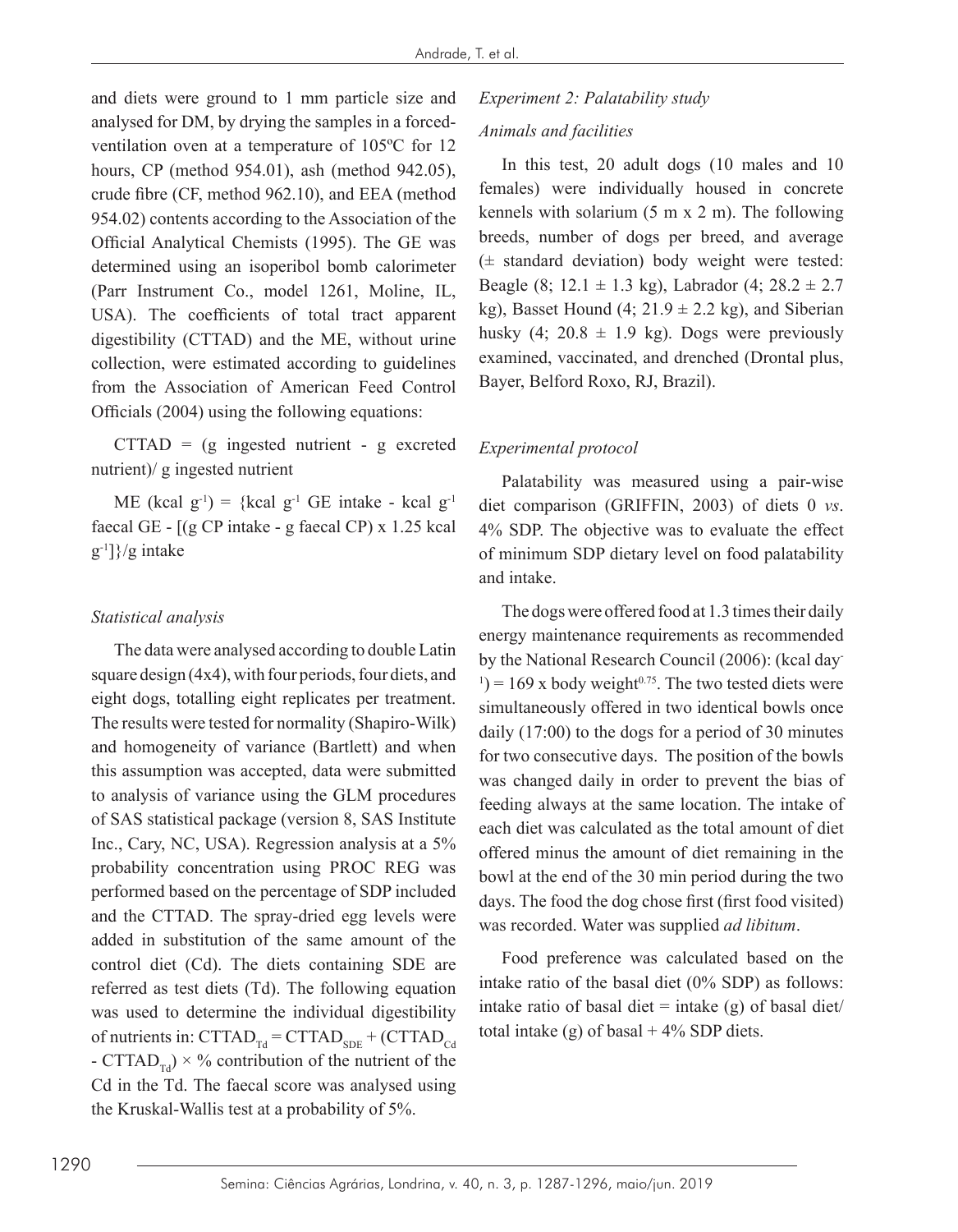#### *Statistical analysis*

Palatability was analysed using 40 observations (20 dogs  $\times$  two test days). Data were first submitted to the Kruskal-Wallis test, which did not detect any influence (P>0.05) of the breed (Beagle, Labrador, Basset Hound, and Siberian husky), sex (male and female), or test day (day one and day two) on the number of visits to the food bowl with the basal diet or on the intake ratio of basal diet. Therefore, the intake ratio data were analysed by the paired t-test of SAS statistical package (version 8, SAS Institute Inc., Cary, NC, USA) to determine if the intake ratio of the basal diet was different from 0.50, at P<0.05. A food intake ratio greater than 0.50, according to the t-test, indicates preference for basal diet, whereas an intake ratio of less than 0.50 indicates preference for 4% SDP.

The number of first visits to the food bowls with diets basal and 4% SDP was analysed using the Chi-squared test at a 5% probability level. The expected frequency was equal to 20, as there were 40 observations.

### *Experiment 3: Blood evaluation*

#### *Animals and facilities*

Eight adult Beagles were used (four males and four females) for the haematological evaluation. The animals were housed individually in brick stalls with concrete floors, measuring 5x2 m, and shelter and a solarium.

### *Experimental protocol*

Blood evaluation was conducted for 20 days divided in two periods of 10 days each. The basal diet (0% SDP) was fed to all dogs during the first 10-day period, and the 12% SDP diet was fed to all dogs during the second 10 day period.

During the experiment, dogs were fed once daily in sufficient amount to supply their ME requirements (kcal day<sup>-1</sup>; 130 x body weight<sup> $0.75$ </sup>), according to the National Research Council (2006). At the end of both periods, blood samples were collected after 23 hours of feed fasting and 12 hours of water fasting by jugular vein puncture. Three ml was collected with EDTA as anti-clotting agent for blood count and 3 ml with no anti-clotting agent for serum analyses. The following parameters were evaluated: Number and concentration of erythrocytes and haemoglobin, total leukocytes, albumin, globulin, blood proteins, and total protein.

Total protein and albumin were measured using a commercial chemical kit (Dialab®) and a chemical analysis equipment (BS-200, Mindray Chemistry Analyser®). Blood analyses were performed using the equipment BC 2800 vet (Mindray Auto-Hematologic Analyzer®).

Cell-count slides were stained using the diff-quick method. Globulin concentration was determined as the differences between total protein and albumin concentrations.

### *Statistical analysis*

Data were analysed according to a completely randomized experimental design, with eight replicates per treatment, by the Student's t-test at 5% probability level.

# **Results and Discussion**

# *Experiment 1: Digestibility and faecal characteristics*

There was no effect  $(P>0.05)$  of SDP on food intake (average of  $231 \pm 2.3$  g/dog/day). The dietary inclusion of SDP linearly increased the CTTAD of DM and CP (P<0.05). When SDP digestibility was isolated by regression analysis, this ingredient presented high DM and CP digestibility (Table 2). No differences in faecal output, score, pH or DM content were detected (P>0.05, Table 2).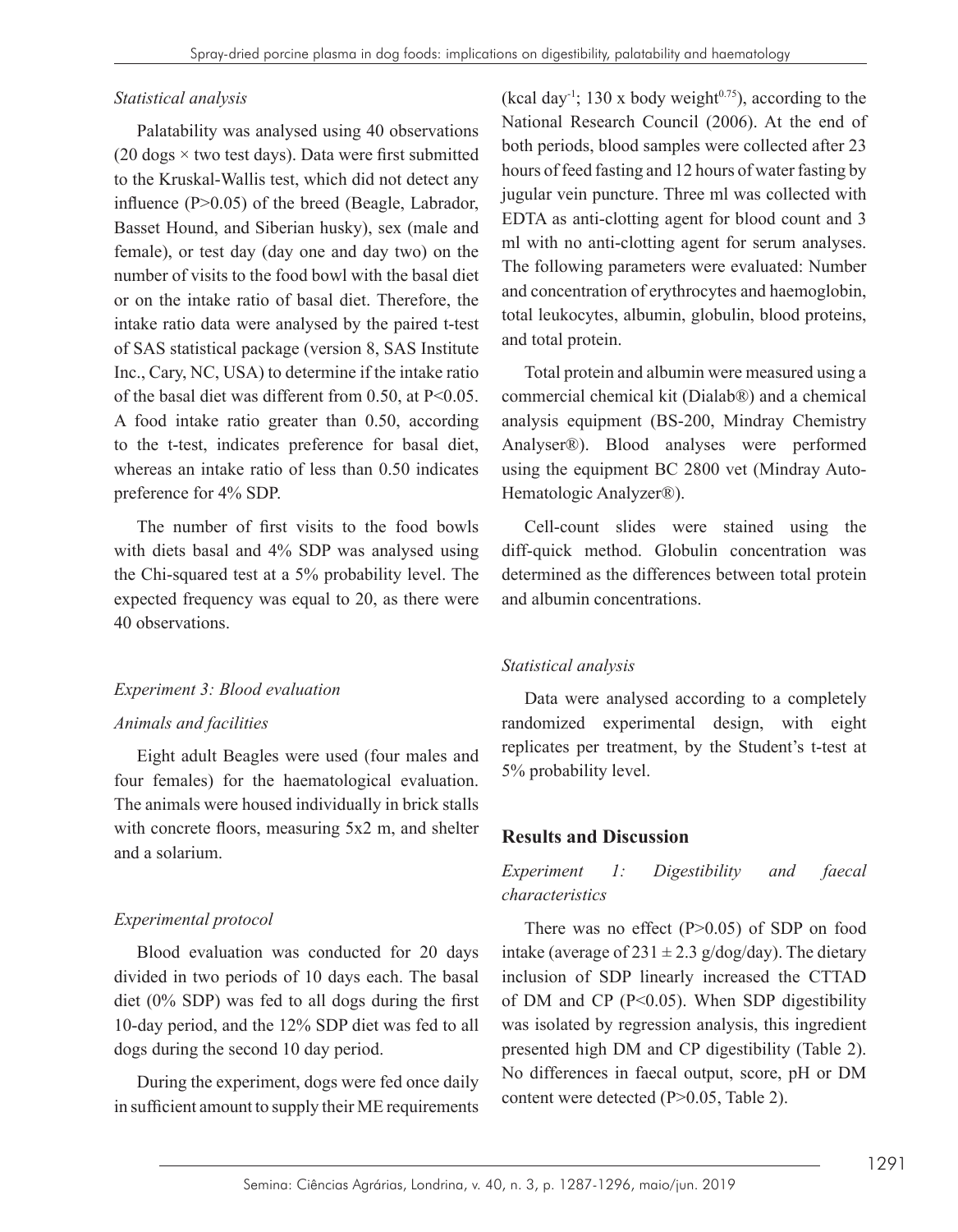|                            | <b>SDP</b>               | Dietary SDP $(\% )$ |      |                        |      | $\mathbf{P}$ |       |       |
|----------------------------|--------------------------|---------------------|------|------------------------|------|--------------|-------|-------|
| Item                       |                          | $\boldsymbol{0}$    | 4    | 8                      | 12   | <b>SEM</b>   | L     | Q     |
|                            |                          |                     |      | <b>CTTAD</b>           |      |              |       |       |
| Dry matter                 | 98.1                     | 82.5                | 82.8 | 83.4                   | 84.0 | 0.02         | 0.021 | 0.725 |
| Crude protein              | 91.2                     | 85.2                | 85.4 | 85.7                   | 87.4 | 0.03         | 0.009 | 0.181 |
| Ether extract              | $\overline{\phantom{0}}$ | 95.6                | 95.6 | 95.3                   | 95.2 | 0.01         | 0.139 | 0.816 |
| Gross energy               | -                        | 88.8                | 88.8 | 88.9                   | 89.1 | 0.02         | 0.506 | 0.845 |
| ME                         |                          | 4035                | 4047 | 4056                   | 4056 | 7.54         | 0.221 | 0.833 |
|                            |                          |                     |      | Faecal characteristics |      |              |       |       |
| Dry matter $(\% )$         |                          | 35.8                | 36.2 | 34.9                   | 36.3 | 2.64         | 0.381 | 0.052 |
| Score <sup>a</sup>         |                          | 3.7                 | 3.5  | 3.7                    | 3.6  | 0.21         |       |       |
| pH                         | -                        | 6.73                | 6.57 | 6.68                   | 6.76 | 0.23         | 0.286 | 0.23  |
| Faecal output <sup>b</sup> |                          | 0.25                | 0.27 | 0.30                   | 0.28 | 0.03         | 0.331 | 0.920 |

**Table 2.** Coefficients of total tract apparent digestibility (CTTAD, %) and metabolisable energy content (kcal kg<sup>-1</sup>) of the diets containing spray-dried porcine plasma (SDP), CTTAD of dry matter and crude protein of SDP, and faecal characteristics of dogs.

SEM, standard error of the mean; P, Probability of linear (L) and quadratic (Q) effects.

<sup>a</sup>Faecal score ( $P = 0.7249$  by the Kruskal-Wallis test).

 $b$ Faecal production on fresh matter basis (g)/dry matter intake (g)/day.

Spray-dried plasma is widely used in animal feeds to improve feed intake, growth rate, feed efficiency, and intestinal health (KATS et al., 1994), but there is no information on the digestibility of individual SDP nutrients in dogs. The results obtained in the present study indicate that in addition of being rich in protein, SDP protein is highly digestible. The increase in dietary CP and DM digestibility was also observed by Quigley et al. (2004) when evaluating the effect of the addition of 0-3% SDP in dog foods.

In this study, the inclusion of SDP in the diet did not change ME levels or the CTTAD of EEA, probably because of the low level of EEA (5.9%) and high ash content (9.2%) of SDP. In addition, SDP did not change faecal output. Differently from Quigley et al. (2004), who observed lower faecal output and higher fat digestibility in dogs fed diets containing SDP.

Several studies with piglets showed greater dietary nutrient digestibility and weight gain when SDP was added to the post-weaning diet. Those studies attribute these improvements to the immuneprotective effect of SDP on intestinal health rather than to its nutritional effects (KATS et al., 1994; DIJK et al., 2001; POLO et al., 2005). However, we did not evaluate intestinal health parameters to affirm these hypotheses in dogs.

#### *Experiment 2: Palatability*

The dog's first visit was for the 0% SDP diet rather than the  $4\%$  SDP diet (P<0.05). The 0% SDP diet also presented greater intake ratio when compared with the diet containing  $4\%$  SDP (P<0.05, Table 3).

In the present study, the inclusion of 4% SDP in the food reduced diet palatability. These results are opposite to the findings of Quigley et al. (2004) and Dijk et al. (2001) in piglets, who reported that up to 6% SDP in the diets increased feed intake after weaning. However, Henn et al. (2013) observed lower fed intake for broilers fed with SDP between 1 and 21 days.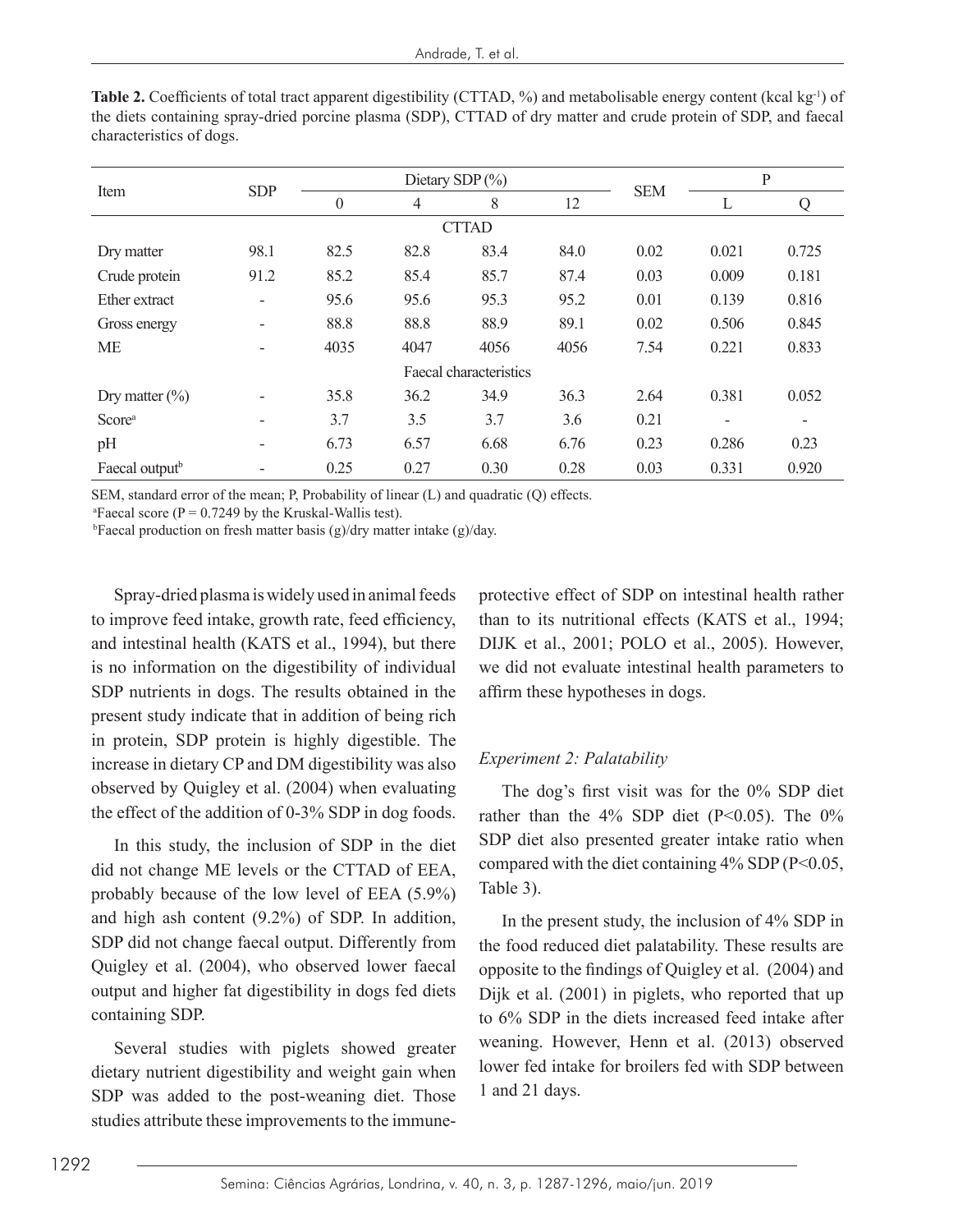| Item                      | $0\%$ | 4%   |         |
|---------------------------|-------|------|---------|
| First choice <sup>a</sup> | 0.65  | 0.35 | 0.010   |
| Intake ratio b            | 0.57  | 0.43 | < 0.001 |

**Table 3.** First choice and intake ratio of dogs fed the basal diet and the diet with 4% inclusion of spray-dried porcine plasma (SDP).

a First choice analysed by the Chi-square test (P<0.05).

<sup>b</sup> Intake ratio analysed by the Student's t-test  $(P<0.05)$ .

Although most dogs preferred the basal diet (0% SDP) when it was simultaneously offered with the diet containing 4% SDP, food intake was not different when the diets were individually offered in the digestibility trial. This shows that dogs do not refuse foods containing up to 12% SDP, although when given the choice, they may prefer eating diets with no SDP. Quigley et al. (2004) also did not find any differences in food intake when dogs were fed diets containing up to 3% SDP. Considering that 4% SDP of diet is above the commercial inclusion level of this ingredient (1 to 3%), is important to evaluate the impact of lower SDP inclusions on diet palatability in dogs.

Several factors may affect food palatability, particularly aroma, texture, and kibble shape and size (ARAUJO; MILGRAM, 2004). In addition, species peculiarities, animal age, and the interaction of SDP with other dietary ingredients may influence diet intake. Besides, differences on nutritional composition between control and 4% SDP diets may also have contributed to the palatability results found.

#### *Experiment 3: Blood evaluation*

The diet containing 12% SDP increased the number of total leukocytes and the concentrations of total blood proteins and albumin  $(P>0.05)$ , which, however, were within the normal range. The dietary inclusion of 12% SDP did not affect the other evaluated blood parameters  $(P>0.05)$ , as shown in Table 4.

**Table 4.** Blood parameters of dogs fed first the basal diet and then a diet containing 12% spray-dried porcine plasma (SDP).

| Item                                | $0\%$  | 12%     | <b>SEM</b> | P     |
|-------------------------------------|--------|---------|------------|-------|
| Erythrocytes $\text{(mm}^3)$        | 6.4    | 6.5     | 0.13       | 0.972 |
| Haematocrit $(\%)$                  | 45.1   | 44.3    | 0.71       | 0.533 |
| Haemoglobin $(g dL-1)$              | 15.6   | 15.5    | 0.33       | 0.891 |
| Total leukocytes ( $n \mu L^{-1}$ ) | 9414.3 | 11514.0 | 675.68     | 0.037 |
| Blood proteins $(g dL^{-1})$        | 6.7    | 6.7     | 0.10       | 0.779 |
| Total proteins $(g dL^{-1})$        | 6.1    | 6.4     | 0.18       | 0.022 |
| Albumin $(g dL^{-1})$               | 3.2    | 3.5     | 0.05       | 0.019 |
| Globulins $(g dL^{-1})$             | 2.6    | 2.8     | 0.08       | 0.373 |

SEM: standard error of the mean; P: probability considered significant when P<0.05 by the Student's t-test (n=8).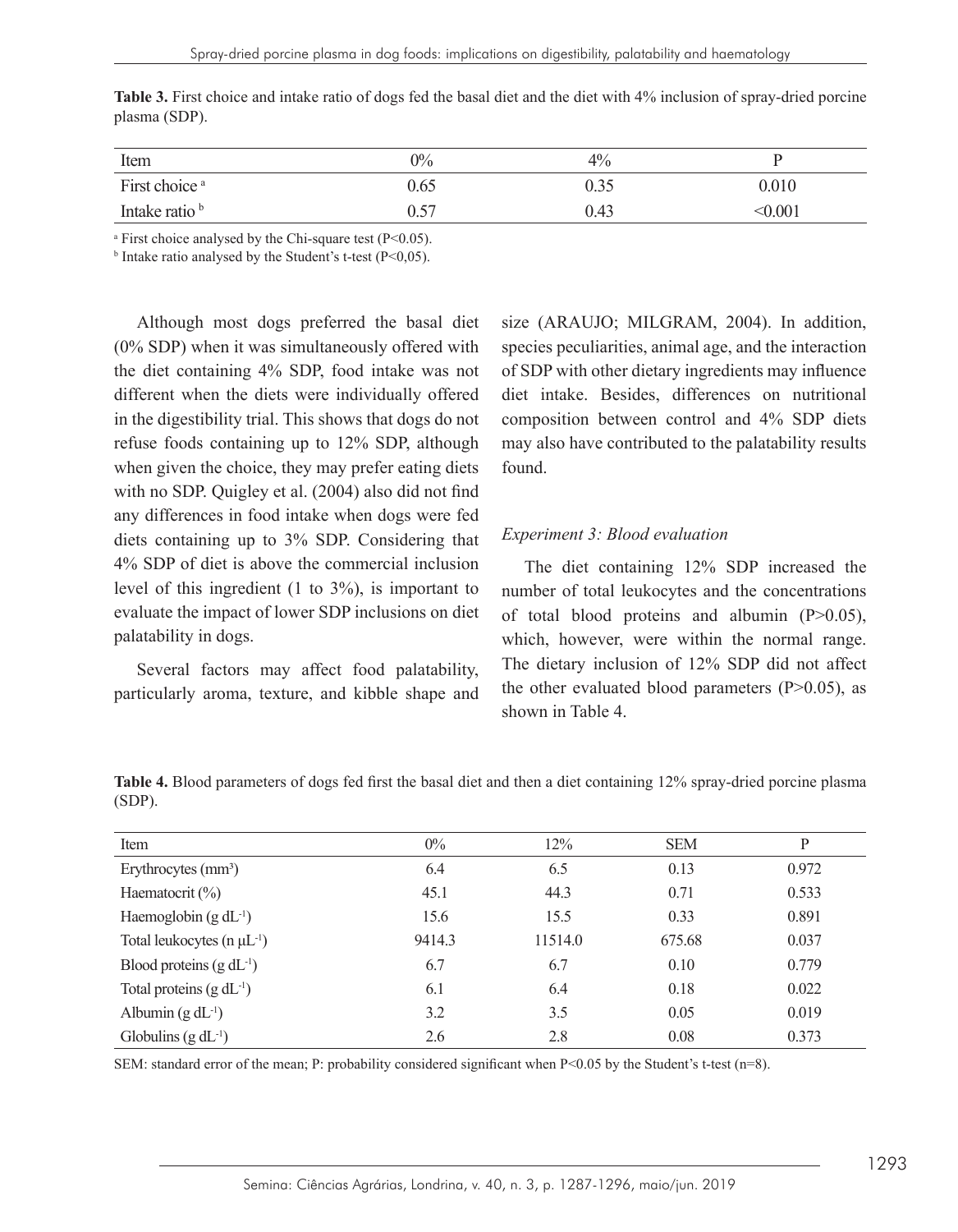Blood responses to a specific food are extremely important to evaluate its quality and purpose. In the present study, dogs fed SDP presented an increased number of circulating leukocytes and total protein and albumin concentration, although these were within the normal ranges. Blood defence cells are responsible for fighting external invaders (COLVILLE; BASSERT, 2010), and SDP is widely used as an intestinal health promoter in piglets because it contains active immunoglobulins.

Coffey and Cromwell (2001) reported that SDP enhances immunocompetence in pigs. According to those authors, the immune components present in that ingredient contribute to improve intestinal health by increasing intestinal villi surface and enzyme activity. Thereby improving digestion and allowing better absorption of the dietary nutrients.

Still, according to Boyer et al. (2015), the inclusion of 5% SDP increased immunological responses in early-life pigs. The same was observed by Hu et al. (2016), which related benefits for growth performance of piglets with inclusion of 2% SDP combined with 2% of yeast-deprived protein. According to Kats et al. (1994), the increase in serum albumin levels in piglets fed SDP improves blood protein quality and utilization. Moreover, higher albumin circulating levels allow better control of the oncotic pressure, aiding cell metabolism. The obtained increase in total protein level was mainly due to the higher albumin level, as that increase mathematically corresponded to the increase in serum albumin.

It is important to highlight that the haematological results found in the present study may be also due to the higher CP level in the diet containing 12% SDP, compared with the control diet (34.4 *vs.* 28.8% CP, respectively). The nutritional differences among diets are a limitation of the regression method used in this study to isolate SDP digestibility. In this method, we used high SDP inclusion levels, in substitution of control diet formula, to reduce prediction errors of ingredient digestibility. But, in commercial dog food formulations, practical inclusion levels of SDP are up to 3%. Unfortunately, it was not possible to evaluate the blood parameters of dogs fed the other SDP levels (4 and 8%). Therefore, it is important that more studies be conducted to analyse the biological effects of lower SDP inclusion in dog diets.

## **Conclusions**

Spray-dried porcine plasma, despite not being very palatable to adult dogs, when used 4% inclusion, is an alternative protein source with high digestibility, and does not affect dog's faecal characteristics. Under the conditions of this study, 12% SDP inclusion also increases the circulating levels of leukocytes, as well as blood total protein and albumin concentrations.

## **Acknowledgements**

We acknowledge VB alimentos for manufacturing the diets.

# **References**

ARAUJO, J. A.; MILGRAM, N. W. A novel cognitive palatability assesssment protocol for dogs. *Journal of Animal Science,* Oxford, v. 82, n. 7, p. 2200-2206, 2004. DOI: 10.2527/2004.8272200x

ASSOCIATION OF AMERICAN FEED CONTROL OFFICIALS - AAFCO. Dog and cat nutrient profiles. Official Publications of the Association of American Feed Control Officials Incorporated. Oxford: AAFCO, 2004.

ASSOCIATION OF THE OFFICIAL ANALYTICAL CHEMISTS - AOAC. Official methods of analysis.  $16<sup>th</sup>$  ed. Washington: AOAC, 1995.

BOSI, P.; CASINI, L.; FINAMORE, A.; CREMOKOLINI, C.; MERIALDI, G.; TREVISI, P.; NOBILI, F.; MENGHERI, E. Spray-dried plasma improves growth performance and reduces inflammatory status of weaned pigs challenged with enterotoxigenic *Escherichia coli* K88. *Journal of Animal Science,* Oxford, v. 82, n. 6, p. 1764-1772, 2004. DOI: 10.2527/2004.8261764x

BOYER, P. E.; COSTA, S. D.; EDWARDS, L. L.; MILLOWAY, M. Early-life dietary spray-dried plasma influences immunological and intestinal injury responses to